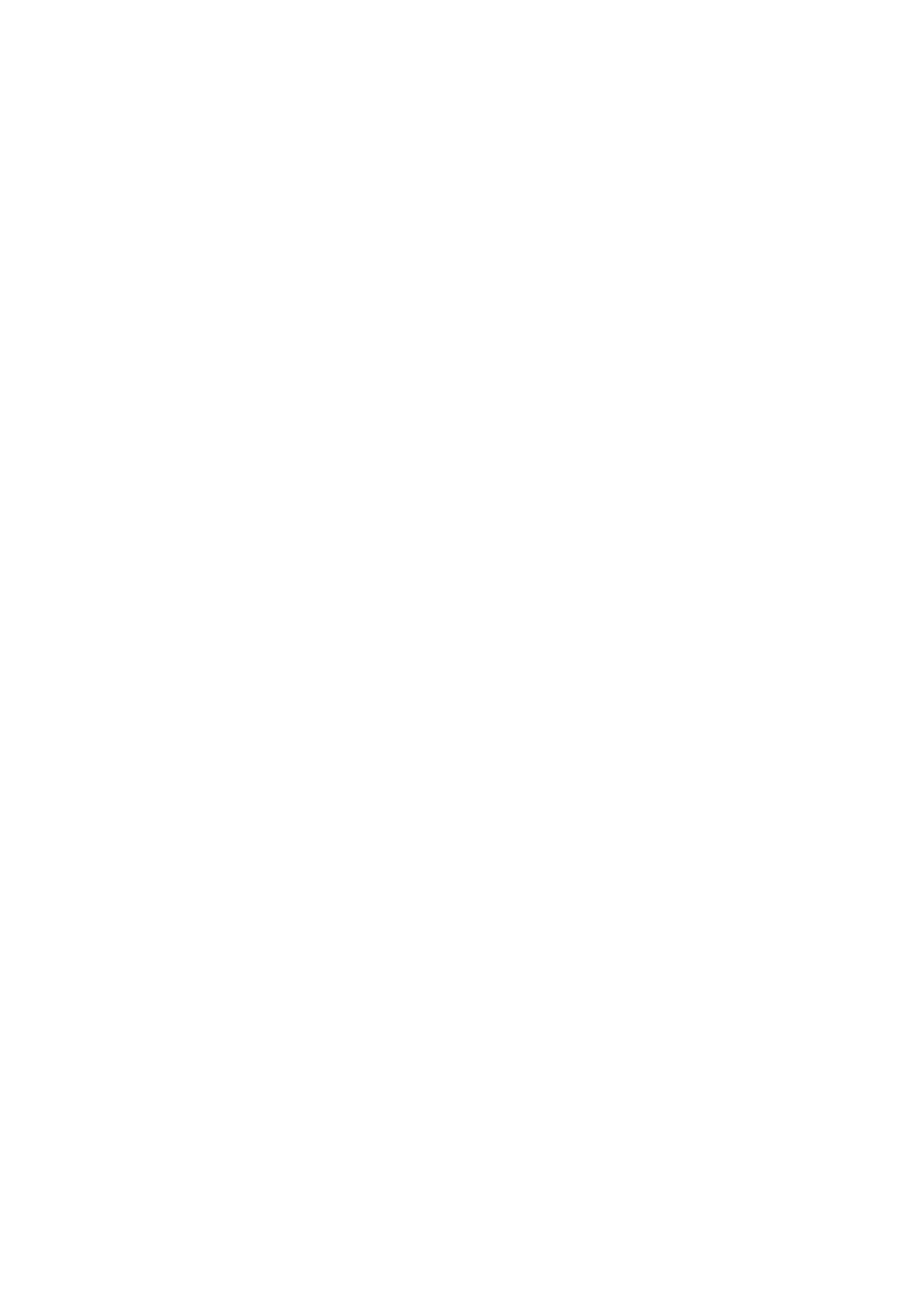#### **TABLE OF CONTENTS**

|                                                                     | Page |
|---------------------------------------------------------------------|------|
|                                                                     |      |
|                                                                     |      |
| 3. OPERATING INSTRUCTIONS                                           |      |
|                                                                     |      |
|                                                                     |      |
|                                                                     |      |
|                                                                     |      |
|                                                                     |      |
|                                                                     |      |
| 6. ELECTROMAGNETIC COMPATIBILITY(EMC) --------------------------- 5 |      |

#### Intended Use of the Product

This product is intended for the exclusive use for diagnoses, treatments and relative procedures of dentistry, and must be operated or handled by the qualified dentists or by dental staffs under the supervision of the dentist.

Such dentists or dental staffs should instruct and/or assist the patients to approach to and leave from the product.

Patients should not be allowed to operate or handle the product unless he/she is so instructed.

Environmental Requirements

| <b>Ambient Temperature</b>                | Operating $+5^{\circ}$ - $+40^{\circ}$ | Storage $-10^{\circ}$ C $- +50^{\circ}$ |
|-------------------------------------------|----------------------------------------|-----------------------------------------|
| Humidity                                  | $10\% - 80\%$                          |                                         |
| Atmospherical Pressure 600 hPa - 1060 hPa |                                        |                                         |

Important Notes

In case of the troubles, please contat Takara Belmont offices or your dealers.

Do not disassemble or attempt to repair.

Disassembly, repair or modifications shoud only be done by a qualified repair technician.

Attempts at disassembly, repair or modifications may lead to abnormal operation and accidents.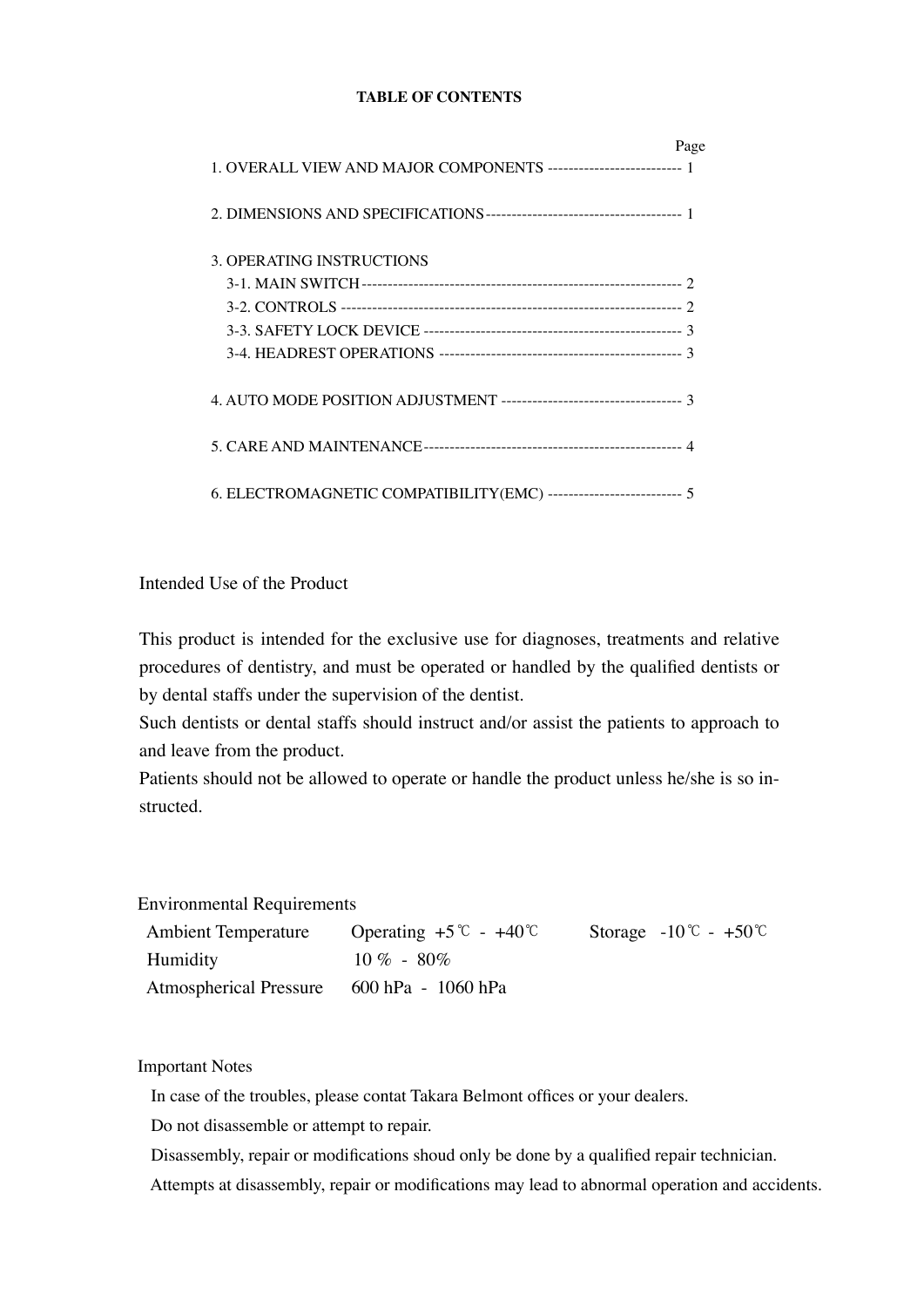#### **1. OVERALL VIEW AND MAJOR COMPONENTS**



Fig.1-1 Overall View

- (1) Headrest (2) Backrest (3) Back Support (4) Armrest (Left) (5) Seat (6) Flange (7) Lower Flange Cover (8) Flange Hose Cover
- (9) Base
- (10) Pump Cover
- (11) Headrest Rear Cover
- (12) Backrest Rear Cover
- (13) Back Support Cover
- (14) Upper Flange Cover
- (15) Main Switch Panel
- (16) Foot Control

#### **2. DIMENSIONS AND SPECIFICATIONS**

2-1. DIMENSIONS

-mm-



Fig.2-1 Dimensions

#### 2-2. SPECIFICATIONS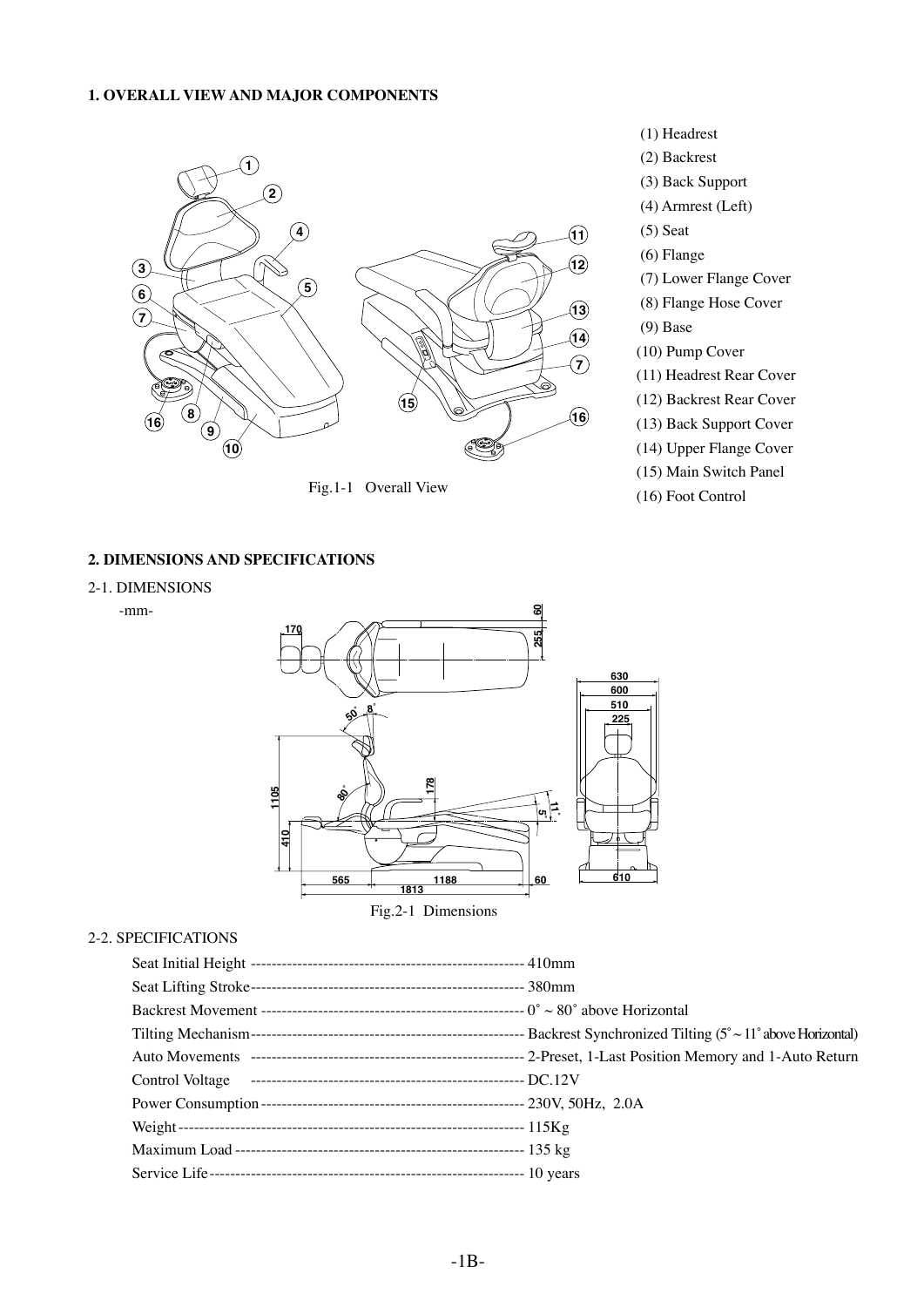#### **3. OPERATING INSTRUCTIONS**

#### 3-1. MAIN SWITCH (Fig.1-1 & Fig.3-1)

 Turn on the main switch located on the left side of the pump cover. A green lamp in the main switch will illuminate.

# **ACAUTION**

Operate the main switch by hand only. Turn off the main switch after daily operation.

### **Main Switch ON OFF** MAINS FUSE **I O**



#### 3-2. CONTROLS (Fig.3-2)

 Before operating the chair, confirm that it is safe for the patient and the operator.

## **CAUTION**

All chair electrical movements can be controlled by the foot switch.



Fig.3-2 Foot Control

- (1) Manual Mode Control
	- A. Seat Lifting

Keep depressing  $(\hat{\mathcal{P}})$  side of the foot control disc until the seat is lifted up to the desiredposition.

B. Seat Lowering

Keep depressing  $(Q)$  side of the foot control disc until the seat is lowered to the desired position.

C. Backrest Reclining

Keep depressing ( $\mathcal{R}$ ) side of the foot control disc until the backrest is reclined to the desired position.

D. Backrest Raising

Keep depressing ( $\overline{a}$ ) side of the foot control disc until the backrest is rased up to the desired position.

#### (2) Auto Mode Control

#### E. Preset Control

CLESTA-2 chair has two preset positions. (Preset-1 and Preset-2)

Momentarily depress ( 1 ) button on the foot control, the chair will move to the preset-1 position automatically. (Preset-2 is operated by ( 2 ) button.)

F. Auto Return

Momentarily depress ( 0 ) button on the foot control, the chair will return to the initial position. (The seat is fully lowered and the backrest is in the upright position.),

G. Last Position Memory

Momentarily depress (LP) button at the reclined backrest position (treatment position), the backrest will raise to the mouth rinsing position automatically.

Momentarily depress (LP) button again, the backrest will recline to the previous treatment position automatically.

Note : Seat height can not be changed by (LP) button.

H. Emergency Stop

 During automatic procedure (Preset, Auto return and Last position memory), depress of any side of the disc or buttons on the foot control will cancel the automatic movement immediately.

Note : Do not depress auto mode button  $(1)(2)(0)(LP)$  for over 3 seconds, because the memorized position in auto mode may be changed.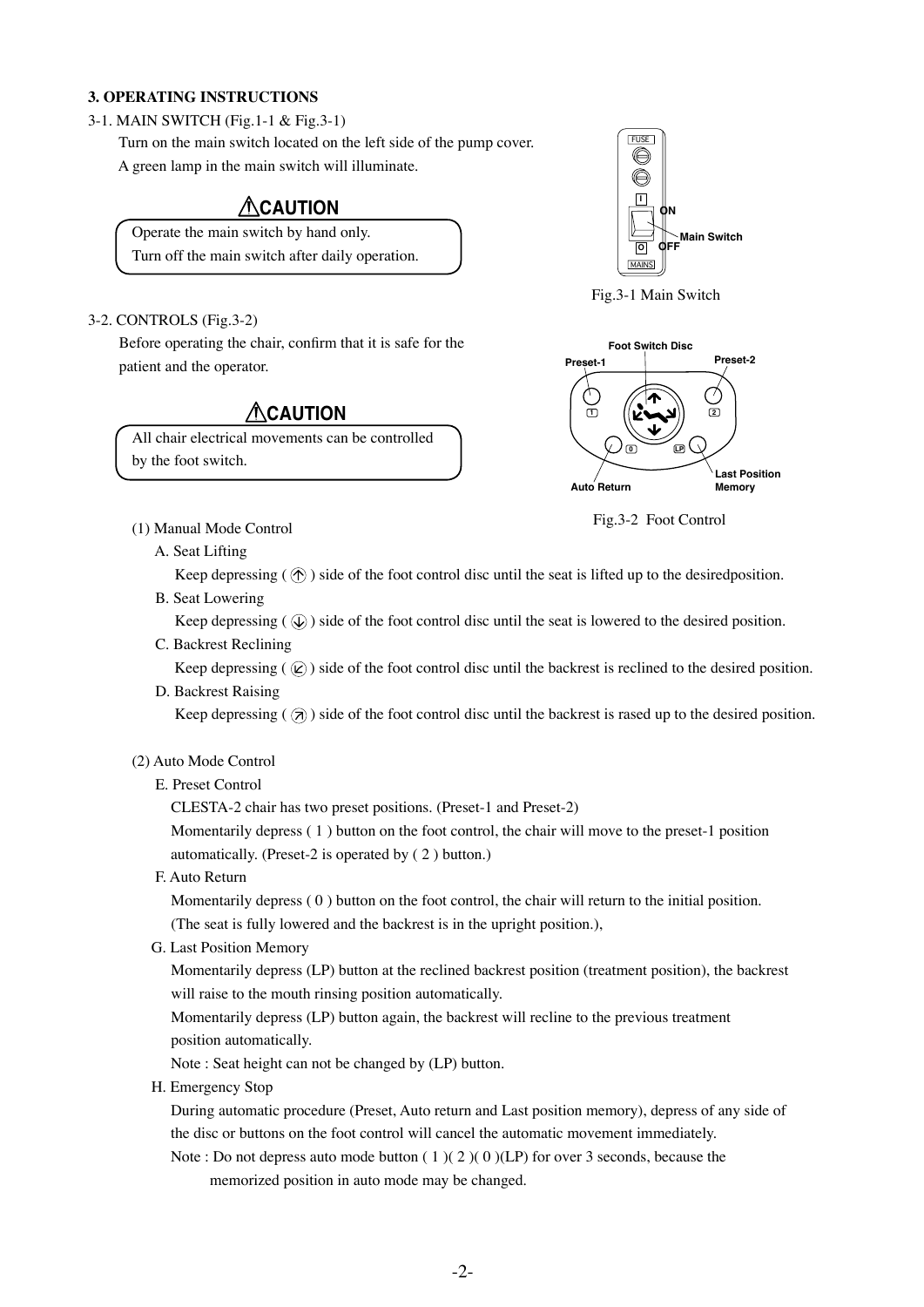#### 3-3. SAFETY LOCK DEVICE (Fig.3-3)

 All chair movements can be stopped automatically by the safety lock device when pressure is detected between the base and the sub link cover. If the safety device has been activated, simply operate

 the base up button and remove the object causing the safety device to activate from this area.

 Note : Seat lifting and backrest rasing can be operated when the safety lock device is activated.

#### 3-4. HEADREST (Fig.3-4)

(1) Height Adjustment

Press down or pull up the headrest to the desired height.

(2) Angle Adjustment

Push the headrest forward as required.

 Lift the headrest lever to rotate backward and release the lever at the desired angle.

#### 3-5. DOUBLE ARTICULATING HEADREST (Optional) (Fig.3-5)

(1) Height Adjustment

Press down or pull up the headrest to the desired height.

(2) Angle Adjustment

 Angle of headrest can be changed by grasping the headrest release lever on headrest mechanism.

#### **4. AUTO MODE POSITION ADJUSTMENT**

(1) Preset position Adjustment (Fig.4-1)

Two preset positions can be set.

- A.Set the seat and the backrest to the desired preset position by manual control switch.
- B.Keep depressing preset 1 switch (1) until buzzer sounds (in about 3 seconds), then release it.
- C. The position is memorized for Preset-1.
- D. Preset-2 can be memorized by depressing preset 2 switch (2), as following A to C.
- (2) Mouth Rinsing Position Adjustment (Fig.4-1)

Mouth rinsing position in last position memory movement can be adjusted.

- A. Set the backrest to the desired mouth rinsing position by manual control switch.
- B. Keep depressing last position memory switch (LP) until buzzer sounds (in about 3 seconds) and release it.
- C. This backrest position is then memorized as the mouth rinsing position.



Fig.3-3 Safety Lock Device



Fig.3-4 Headrest



Fig.3-5 Double Articulating Headrest



Fig.4-1 Foot Control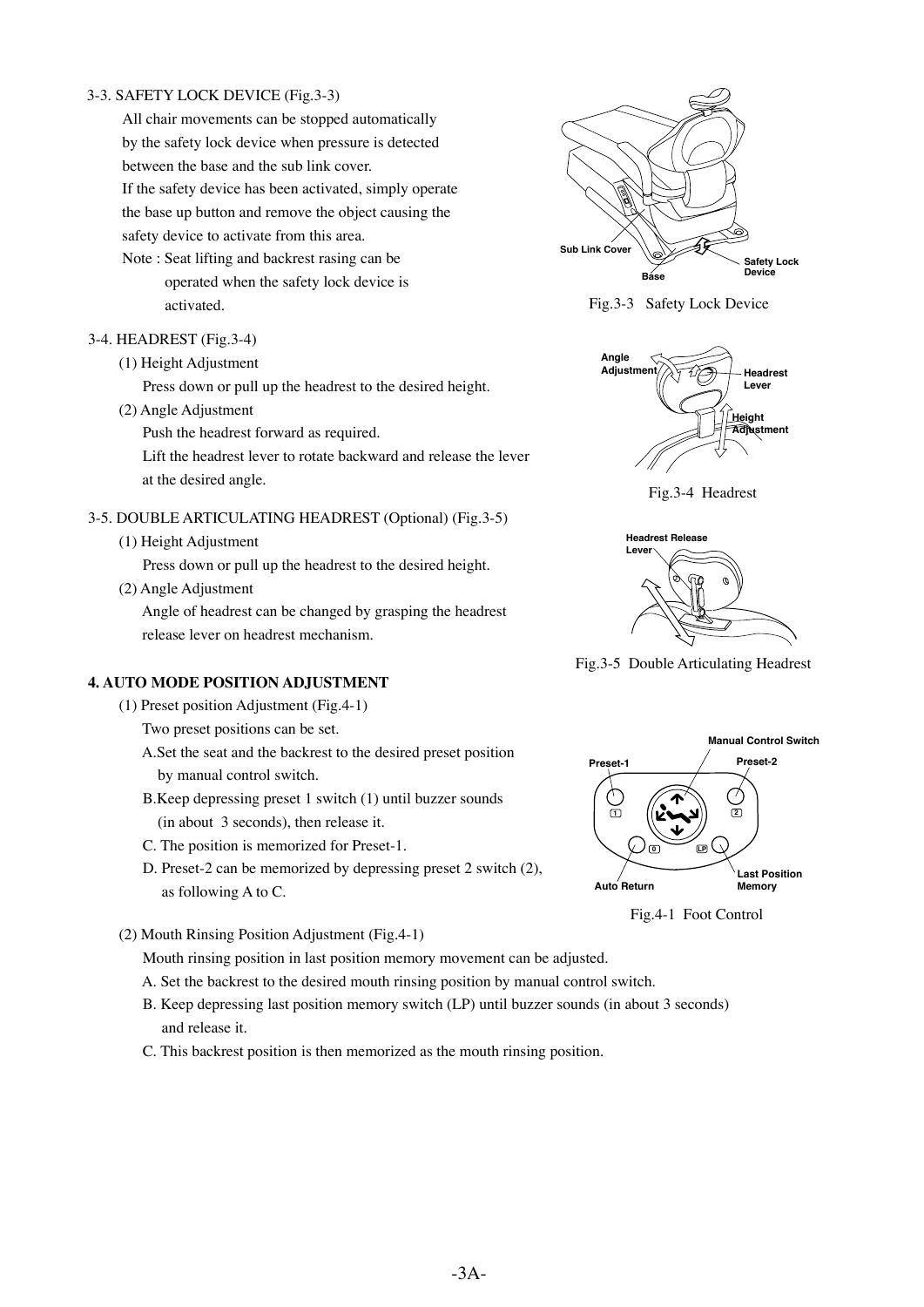#### **5. CARE AND MAINTENANCE**

 Other than cleaning, no scheduled maintenance of the chair is required.

#### **ACAUTION**

 Turn OFF the main switch at the lowest seat position after daily operation and for a long term interval.

# **ACAUTION**

All surfaces can be cleaned with DURR FD333 cleaner ( or equivalent). Spray the cleaner (DURR FD333) on cloth and wipe the surfaceswith the cloth. Do not drench the chair and unit.

Wipe all surfaces dry after cleaning.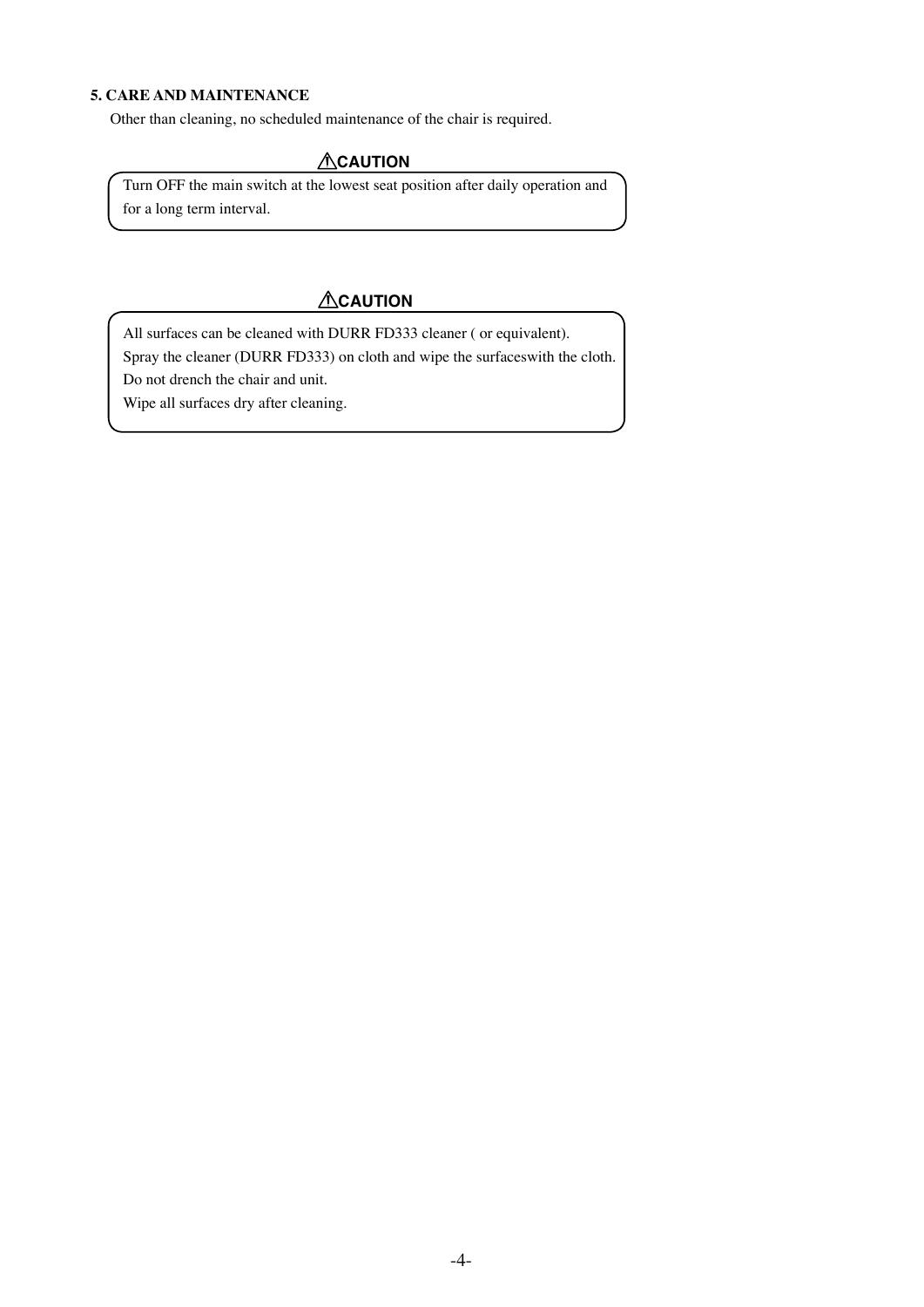#### **6. ELECTROMAGNETIC COMPATIBILITY**

Medical electrical equipment needs special precautions regarding EMC and needs to be installed and put into service according to the EMC information provided in this manual.

Portable and mobile RF communications equipment can affect medical electrical equipment.

The equipment or system should not be used adjacent to or stacked with other equipment. If adjacent or stacked use is necessary, the equipment or system should be observed to verify normal operation in the configuration in which it will be used.

| Guidance and manufacture's declaration - electromagnetic emissions                                                |            |                                                             |  |  |
|-------------------------------------------------------------------------------------------------------------------|------------|-------------------------------------------------------------|--|--|
| The CLESTA II (CHAIR) is intended for use in the electromagnetic environment specified below. The customer or the |            |                                                             |  |  |
| user of the CLESTA II (CHAIR) should assure that it is used in such an environment.                               |            |                                                             |  |  |
| <b>Emissions test</b>                                                                                             | Compliance | Electromagnetic environment - guidance                      |  |  |
| RF emissions                                                                                                      |            | The CLESTA II (CHAIR) uses RF energy only for its           |  |  |
| CISPR <sub>11</sub>                                                                                               | Group 1    | internal function. Therefore, its RF emissions are very     |  |  |
|                                                                                                                   |            | low and are not likely to cause any interference in nearby  |  |  |
|                                                                                                                   |            | electronic equipment.                                       |  |  |
| RF emissions                                                                                                      |            | The CLESTA II (CHAIR) is suitable for use in all            |  |  |
| CISPR <sub>11</sub>                                                                                               | Class B    | establishments, including domestic establishments and those |  |  |
| Harmonic emissions                                                                                                | Class A    | directly connected to the public low-voltage power supply   |  |  |
| IEC 61000-3-2                                                                                                     |            | network that supplies buildings used for domestic purposes. |  |  |
| Voltage fluctuations/                                                                                             |            |                                                             |  |  |
| Flicker emissions                                                                                                 | Complies   |                                                             |  |  |
| IEC 61000-3-3                                                                                                     |            |                                                             |  |  |

| Guidance and manufacture's declaration - electromagnetic immunity             |                                                                                                                   |                             |                                       |  |
|-------------------------------------------------------------------------------|-------------------------------------------------------------------------------------------------------------------|-----------------------------|---------------------------------------|--|
|                                                                               | The CLESTA II (CHAIR) is intended for use in the electromagnetic environment specified below. The customer or the |                             |                                       |  |
|                                                                               | user of the CLESTA II (CHAIR) should assure that it is used in such an environment.                               |                             |                                       |  |
| <b>Immunity test</b>                                                          | <b>IEC 60601</b>                                                                                                  |                             | Electromagnetic environment -         |  |
|                                                                               | test level                                                                                                        | <b>Compliance level</b>     | guidance                              |  |
| Electrostatic                                                                 | $\pm 6$ kV contact                                                                                                | $\pm 6$ kV contact          | Floors should be wood, concrete or    |  |
| discharge (ESD)                                                               | $\pm 8$ kV air                                                                                                    | $\pm 8$ kV air              | ceramic file. If floors are covered   |  |
| IEC 61000-4-2                                                                 |                                                                                                                   |                             | with synthetic material, the relative |  |
|                                                                               |                                                                                                                   |                             | humidity should be at least 30%.      |  |
| <b>Electrical</b> fast                                                        | $\pm 2$ kV for power                                                                                              | $\pm 2$ kV for power        | Mains power quality should be that    |  |
| transient/burst                                                               | supply lines                                                                                                      | supply lines                | of a typical commercial or hospital   |  |
| IEC 61000-4-4                                                                 | $\pm 1$ kV for input/output                                                                                       | $\pm 1$ kV for input/output | environment.                          |  |
|                                                                               | lines                                                                                                             | lines                       |                                       |  |
| Surge                                                                         | $±1$ kV differential mode                                                                                         | $±1$ kV differential mode   | Mains power quality should be that    |  |
| IEC 61000-4-5                                                                 | $\pm 2$ kV common mode                                                                                            | $\pm 2$ kV common mode      | of a typical commercial or hospital   |  |
|                                                                               |                                                                                                                   |                             | environment.                          |  |
| Voltage dips, short                                                           | $\sqrt{5\% U_{\rm T}}$                                                                                            | $\sqrt{5\% U_{\rm T}}$      | Mains power quality should be         |  |
| interruptions and                                                             | (>95% dip in $U_T$ )                                                                                              | (>95% dip in $U_T$ )        | that of a typical commercial          |  |
| voltage variations                                                            | for 0.5 cycle                                                                                                     | for 0.5 cycle               | or hospital environment. If the       |  |
| on power supply                                                               | 40% $U$ <sub>r</sub>                                                                                              | 40% $U$ <sub>r</sub>        | user of the CLESTA II (CHAIR)         |  |
| input lines                                                                   | (60% dip in $U_T$ )                                                                                               | (60% dip in $U_T$ )         | requires continued operation during   |  |
| IEC 61000-4-11                                                                | for 5 cycle                                                                                                       | for 5 cycle                 | power mains interruptions, it is      |  |
|                                                                               | 70% $U$ <sub>r</sub>                                                                                              | 70% $U$ <sub>T</sub>        | recommended that the CLESTA           |  |
|                                                                               | $(30\%$ dip in $U_T$ )                                                                                            | $(30\%$ dip in $U_T$ )      | II (CHAIR) be powered from an         |  |
|                                                                               | for 25cycle                                                                                                       | for 25cycle                 | uninterruptible power supply or a     |  |
|                                                                               | $< 5\% U_{\rm T}$                                                                                                 | $< 5\% U_{\rm T}$           | battery.                              |  |
|                                                                               | (>95% dip in $U_T$ )                                                                                              | (>95% dip in $U_T$ )        |                                       |  |
|                                                                               | for $5s$                                                                                                          | for $5s$                    |                                       |  |
| Power frequency                                                               | 3 A/m                                                                                                             | 3 A/m                       | Power frequency magnetic fields       |  |
| $(50/60 \text{ Hz})$                                                          |                                                                                                                   |                             | should be at levels characteristic    |  |
| magnetic field                                                                |                                                                                                                   |                             | of a typical location in a typical    |  |
| IEC 61000-4-8                                                                 |                                                                                                                   |                             | commercial or hospital environment.   |  |
| NOTE $U_T$ is the a.c. mains voltage prior to applications of the test level. |                                                                                                                   |                             |                                       |  |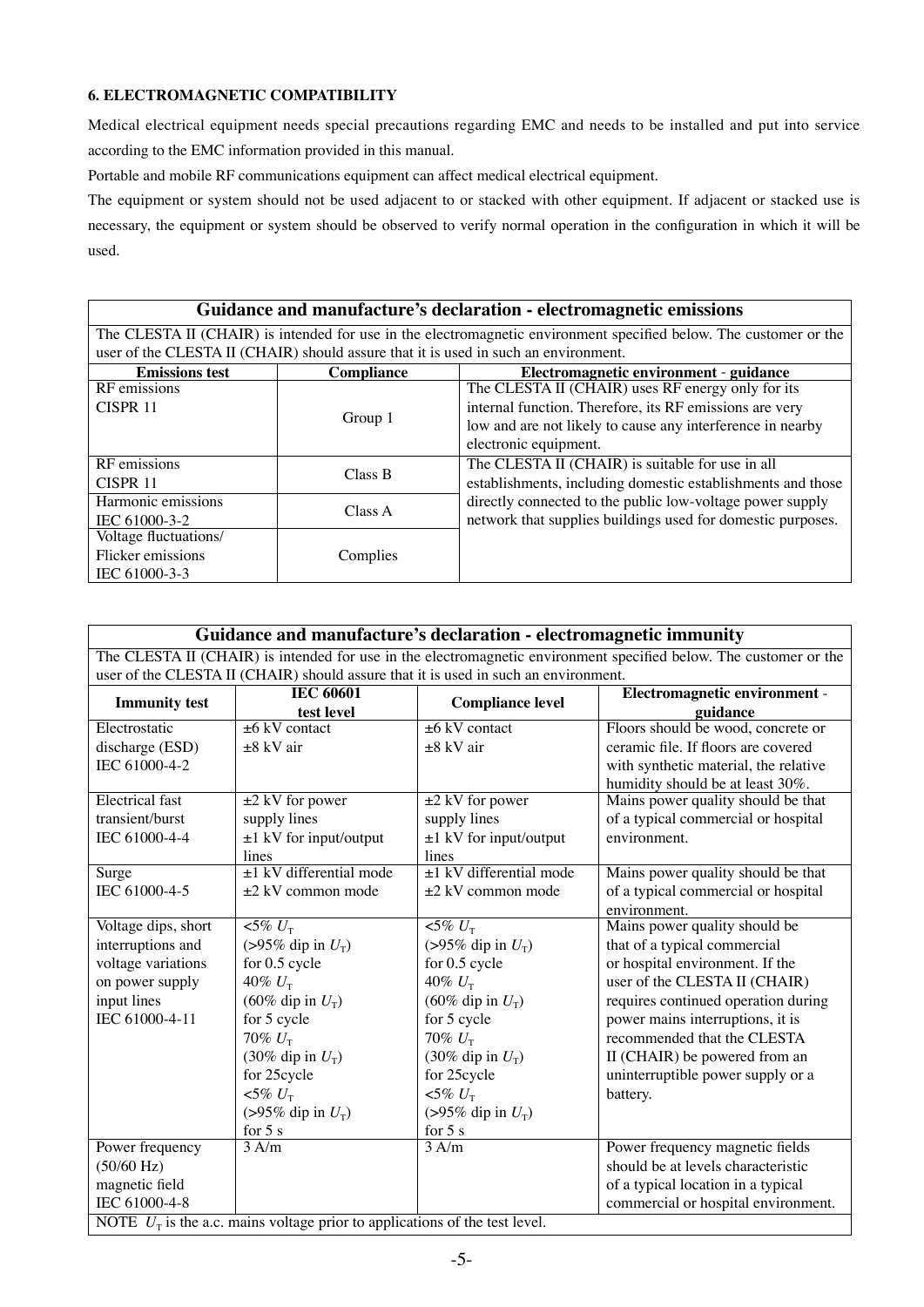| Guidance and manufacture's declaration - electromagnetic immunity                                                                                                                                        |                                                               |                     |                                                                                                                                                                                                                                                                        |
|----------------------------------------------------------------------------------------------------------------------------------------------------------------------------------------------------------|---------------------------------------------------------------|---------------------|------------------------------------------------------------------------------------------------------------------------------------------------------------------------------------------------------------------------------------------------------------------------|
| The CLESTA II (CHAIR) is intended for use in the electromagnetic environment specified below. The customer or the<br>user of the CLESTA II (CHAIR) should assure that it is used in such an environment. |                                                               |                     |                                                                                                                                                                                                                                                                        |
|                                                                                                                                                                                                          |                                                               |                     |                                                                                                                                                                                                                                                                        |
| <b>Immunity test</b>                                                                                                                                                                                     | IEC 60601 test level                                          | Compliance<br>level | Electromagnetic environment - guidance                                                                                                                                                                                                                                 |
|                                                                                                                                                                                                          |                                                               |                     | Portable and mobile RF communications equipment<br>should be used no closer to any part of the CLESTA<br>II (CHAIR), including cables, than the recommended<br>separation distance calculated from the equation ap-<br>plications to the Frequency of the transmitter. |
| <b>Conducted RF</b><br>IEC 61000-4-6                                                                                                                                                                     | 3 Vrms<br>150 kHz to 80 MHz<br>outside ISM bands <sup>a</sup> | 3 Vrms              | <b>Recommended separation distance</b><br>$d = 1.2\sqrt{P}$                                                                                                                                                                                                            |
| <b>Radiated RF</b><br>IEC 61000-4-3                                                                                                                                                                      | 3V/m<br>80 MHz to 2.5 GHz                                     | 3 V/m               | $d = 1.2\sqrt{P}$ 80 MHz to 800 MHz<br>$d = 2.3\sqrt{P}$ 800 MHz to 2.5 GHz                                                                                                                                                                                            |
|                                                                                                                                                                                                          |                                                               |                     | Where $P$ is the maximum output power rating of the<br>transmitter in watts (W) according to the transmitter<br>manufacturer and $d$ is the recommended separation<br>distance in metres (m).                                                                          |
|                                                                                                                                                                                                          |                                                               |                     | Field strengths from fixed RF transmitters, as<br>determined by an electromagnetic site survey, <sup>a</sup> should<br>be less than the compliance level in each frequency<br>range. <sup>b</sup>                                                                      |
|                                                                                                                                                                                                          |                                                               |                     | Interference may occur in the vicinity of equipment<br>marked with the following symbol:                                                                                                                                                                               |
|                                                                                                                                                                                                          |                                                               |                     | $\left(\left(\begin{matrix} \cdot & \cdot \\ \cdot & \cdot \end{matrix}\right)\right)$                                                                                                                                                                                 |

NOTE 1 At 80 MHz and 800MHz, the higher frequency range applies.

NOTE 2 These guidelines may not apply in all situations. Electromagnetic propagation is affected by adsorption and reflection from structures, objects and people.<br>a Field strengths from fixed transmitters, such as base

Field strengths from fixed transmitters, such as base stations for radio (cellular/cordless) telephones and land mobile radios, amateur radio, AM and FM radio broadcast and TV broadcast cannot be predicted theoretically with accuracy. To assess the electromagnetic environment due to fixed RF transmitters, an electromagnetic site survey should be considered. If the measured field strength in the location in which the CLESTA II (CHAIR) is used exceeds the applicable RF compliance level above, the CLESTA II (CHAIR) should be observed to verify normal operation. If abnormal performance is observed, additional measures may be necessary, such as reorienting or relocating the CLESTA II (CHAIR).

 $\overline{b}$  Over the frequency range 150 kHz to 80 MHz, field strengths should be less than 3V/m.

#### **Essential performance (purpose of IMMUNITY testing)**

Unless operated by the switches for chair control, the CLESTA II (CHAIR) does not make any movements, except for sounding a buzzer and switching on/off the indicator.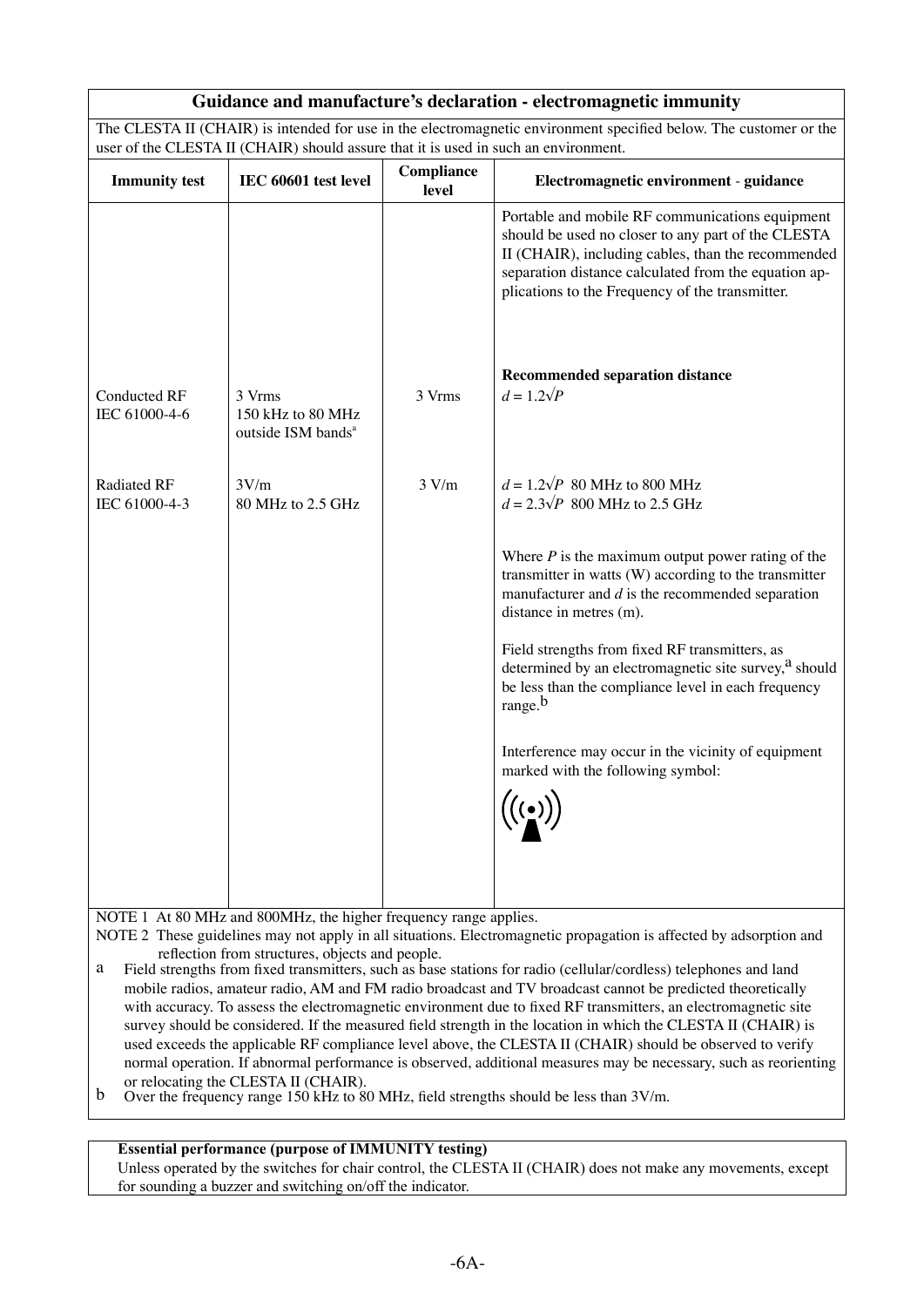#### **Recommended separation distances between Portable and mobile RF communications equipment and the CLESTA II (CHAIR)**

The CLESTA II (CHAIR) is intended for use in an electromagnetic environment in which radiated RF disturbances are controlled. The customer or the user of the CLESTA II (CHAIR) can help prevent electromagnetic interference by maintaining a minimum distance between portable and mobile RF communications equipment (transmitters) and the CLESTA II (CHAIR) as recommended below, according to the maximum output power of the communications equipment.

|                      | Separation distance according to frequency of transmitter |                                        |                                         |  |
|----------------------|-----------------------------------------------------------|----------------------------------------|-----------------------------------------|--|
| Rated maximum output | m                                                         |                                        |                                         |  |
| power of transmitter | 150 kHz to 80 MHz<br>$d=1.2\sqrt{P}$                      | 80 MHz to 800 MHz<br>$d = 1.2\sqrt{P}$ | 800 MHz to 2.5 GHz<br>$d = 2.3\sqrt{P}$ |  |
| 0.01                 | 0.12                                                      | 0.12                                   | 0.23                                    |  |
|                      | 0.38                                                      | 0.38                                   | 0.73                                    |  |
|                      |                                                           |                                        | 2.3                                     |  |
|                      | 3.8                                                       | 3.8                                    | 7.3                                     |  |
| 100                  |                                                           |                                        | 23                                      |  |

For transmitters rated at a maximum output power not listed above, the recommended separation distance *d* in metres (m) can be estimated using the equation applicable to the frequency of the transmitter, where  $P$  is the maximum output power rating of the transmitter in watts (W) according to the transmitter manufacturer.

NOTE 1 At 80 MHz and 800MHz, the separation distance for the higher frequency range applies.

NOTE 2 These guidelines may not apply in all situations. Electromagnetic propagation is affected by adsorption and reflection from structures, objects and people.